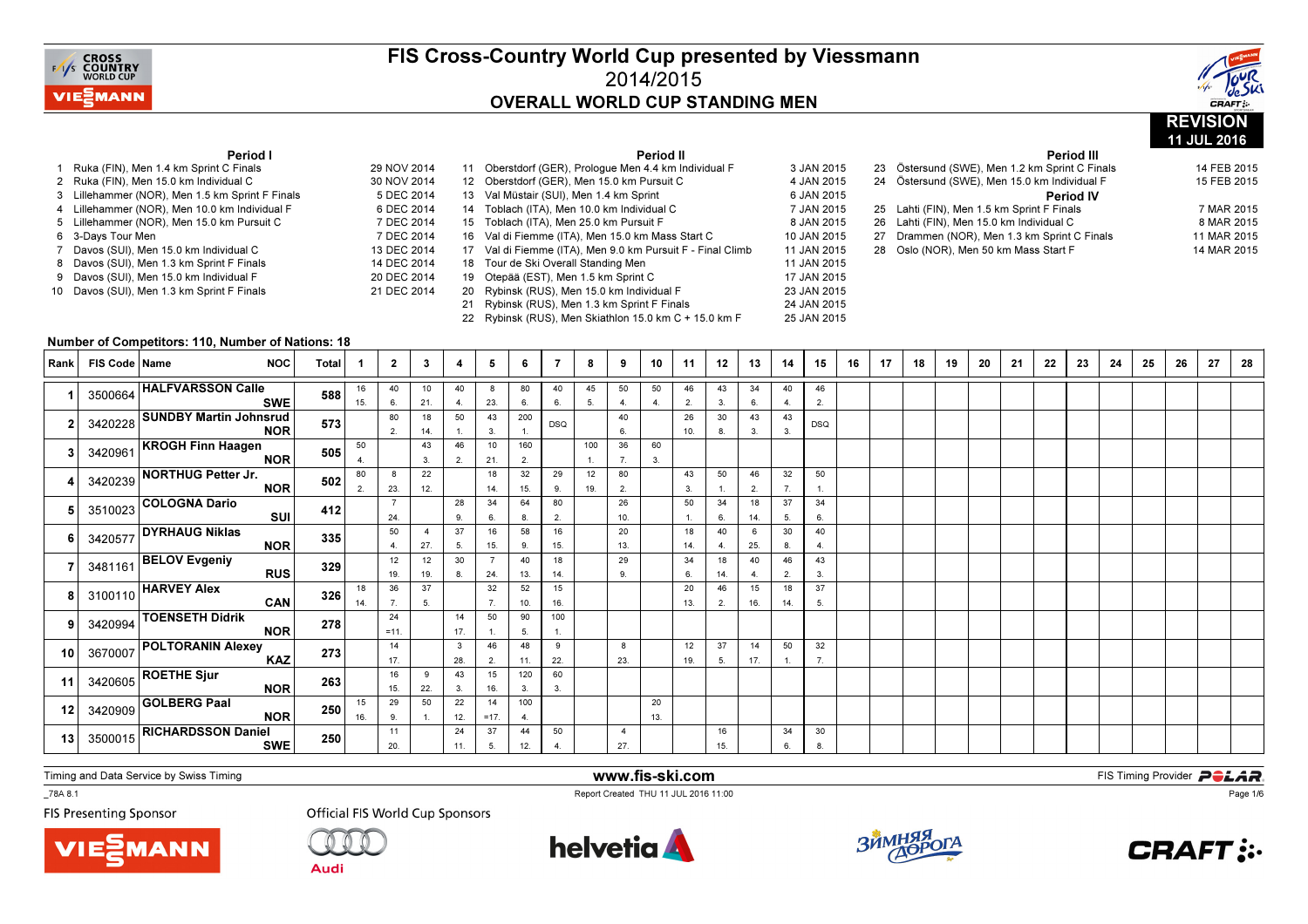



|      |               |                                             |       |                        |                       |              |                       |                       |                       |                     |                      |                       |                       |                       |                       |                    |                       |                       |    |    |    |    |    |    |    |    |    |    |    | <b>INLYIVIVIT</b><br>11 JUL 2016 |    |
|------|---------------|---------------------------------------------|-------|------------------------|-----------------------|--------------|-----------------------|-----------------------|-----------------------|---------------------|----------------------|-----------------------|-----------------------|-----------------------|-----------------------|--------------------|-----------------------|-----------------------|----|----|----|----|----|----|----|----|----|----|----|----------------------------------|----|
| Rank | FIS Code Name | <b>NOC</b>                                  | Total | $\overline{1}$         | $\overline{2}$        | $\mathbf{3}$ | 4                     | 5                     | 6                     | $\overline{7}$      | 8                    | 9                     | 10                    | 11                    | 12                    | 13                 | 14                    | 15                    | 16 | 17 | 18 | 19 | 20 | 21 | 22 | 23 | 24 | 25 | 26 | 27                               | 28 |
| 14   | 3420009       | <b>JESPERSEN Chris Andre</b><br><b>NOR</b>  | 222   |                        |                       |              | 34<br>6.              | 3<br>28.              | 28<br>17.             | 36<br>7.            |                      | 60<br>$\overline{3}$  |                       | $\overline{4}$<br>27. | 11<br>20.             |                    | 24<br>11.             | 22<br>12.             |    |    |    |    |    |    |    |    |    |    |    |                                  |    |
| 15   | 3480021       | <b>PETUKHOV Alexey</b><br><b>RUS</b>        | 221   | 45<br>5.               |                       | 46<br>2.     |                       |                       |                       |                     | 50<br>$\overline{4}$ |                       | 80<br>2.              |                       |                       |                    |                       |                       |    |    |    |    |    |    |    |    |    |    |    |                                  |    |
| 16   | 3480013       | <b>VYLEGZHANIN Maxim</b><br><b>RUS</b>      | 216   |                        | 24<br>$=11.$          | 6<br>25.     | 15<br>16.             | 24<br>11.             | 36<br>14.             | 32<br>8.            |                      |                       |                       | 15<br>16.             | 22<br>12.             |                    | 14<br>17.             | 28<br>9.              |    |    |    |    |    |    |    |    |    |    |    |                                  |    |
| 17   | 3290326       | <b>PELLEGRINO Federico</b><br><b>ITA</b>    | 210   | 36<br>$\overline{7}$ . |                       |              |                       |                       |                       |                     | 24<br>11.            |                       | 100<br>$\mathbf{1}$   |                       |                       | 50<br>$\mathbf{1}$ |                       |                       |    |    |    |    |    |    |    |    |    |    |    |                                  |    |
| 18   | 3420376       | <b>GLOEERSEN Anders</b><br><b>NOR</b>       | 210   |                        |                       | 16<br>15.    | $\overline{7}$<br>24. |                       |                       |                     | 80<br>2.             | 100<br>$\overline{1}$ | $\overline{7}$<br>24. |                       |                       |                    |                       |                       |    |    |    |    |    |    |    |    |    |    |    |                                  |    |
| 19   | 3180053       | <b>HEIKKINEN Matti</b><br><b>FIN</b>        | 204   |                        | 26<br>10.             |              | 32<br>7.              | 28<br>9.              | 72<br>7.              | 22<br>$=12.$        |                      | 24<br>11.             |                       |                       |                       |                    |                       |                       |    |    |    |    |    |    |    |    |    |    |    |                                  |    |
| 20   | 3420365       | <b>BRANDSDAL Eirik</b><br><b>NOR</b>        | 202   | 100<br>$\mathbf{1}$    |                       | 28<br>9.     |                       |                       |                       |                     | 60<br>3.             |                       | 14<br>17.             |                       |                       |                    |                       |                       |    |    |    |    |    |    |    |    |    |    |    |                                  |    |
| 21   | 3180535       | <b>NISKANEN livo</b><br><b>FIN</b>          | 171   |                        | 100<br>$\mathbf{1}$   |              |                       |                       |                       | 6<br>25.            |                      |                       |                       |                       | 15<br>16.             | 8<br>23.           | 26<br>10.             | 16<br>15.             |    |    |    |    |    |    |    |    |    |    |    |                                  |    |
| 22   | 3421698       | <b>FOSSLI Sondre Turvoll</b><br><b>NOR</b>  | 119   | 60<br>3.               |                       |              |                       |                       |                       |                     | 14<br>17.            |                       | 45<br>5.              |                       |                       |                    |                       |                       |    |    |    |    |    |    |    |    |    |    |    |                                  |    |
| 23   | 3480314       | <b>CHERNOUSOV Ilia</b><br><b>RUS</b>        | 118   |                        |                       |              |                       | $\overline{4}$<br>27. | $\overline{2}$<br>30. |                     |                      |                       |                       | 40<br>$\overline{4}$  | 8<br>23.              | 37<br>5.           | 12<br>19.             | 15<br>16.             |    |    |    |    |    |    |    |    |    |    |    |                                  |    |
| 24   | 1345875       | <b>GAILLARD Jean Marc</b><br><b>FRA</b>     | 115   |                        |                       |              | 12<br>$=19.$          | 12<br>19.             | 24<br>19.             | 22<br>$=12.$        |                      | 45<br>5.              |                       |                       |                       |                    |                       |                       |    |    |    |    |    |    |    |    |    |    |    |                                  |    |
| 25   | 3290379       | <b>DE FABIANI Francesco</b><br><b>ITA</b>   | 113   |                        | 20<br>13.             |              | 6<br>25.              | 22<br>12.             | 26<br>18.             |                     |                      | $\overline{7}$<br>24. |                       |                       | 32<br>$\overline{7}$  |                    |                       |                       |    |    |    |    |    |    |    |    |    |    |    |                                  |    |
| 26   | 3420036       | <b>ROENNING Eldar</b><br><b>NOR</b>         | 113   |                        |                       |              |                       | 5<br>26.              | 12<br>25.             | 14<br>17.           |                      |                       |                       | 16<br>15.             | 24<br>11.             |                    | 28<br>9.              | 14<br>17.             |    |    |    |    |    |    |    |    |    |    |    |                                  |    |
| 27   | 1344711       | <b>JAUHOJAERVI Sami</b><br><b>FIN</b>       | 112   | $\overline{7}$<br>24.  | 60<br>3.              |              |                       |                       |                       | 45<br>5.            |                      |                       |                       |                       |                       |                    |                       |                       |    |    |    |    |    |    |    |    |    |    |    |                                  |    |
| 28   | 3420199       | <b>OESTENSEN Simen Haakon</b><br><b>NOR</b> | 112   |                        | 32<br>8.              |              |                       | 40<br>$\overline{4}$  | 30<br>16.             |                     |                      | 10<br>21.             |                       |                       |                       |                    |                       |                       |    |    |    |    |    |    |    |    |    |    |    |                                  |    |
| 29   | 3500139       | <b>HELLNER Marcus</b><br><b>SWE</b>         | 112   |                        | $\overline{4}$<br>27. |              |                       |                       |                       | $\mathbf{3}$<br>28. |                      | 18<br>14.             |                       | 37<br>5.              | 28<br>9.              |                    | $\overline{4}$<br>27. | 18<br>14.             |    |    |    |    |    |    |    |    |    |    |    |                                  |    |
| 30   | 3190111       | <b>MANIFICAT Maurice</b><br><b>FRA</b>      | 112   |                        |                       |              |                       |                       |                       |                     |                      | 32<br>8               |                       | 28<br>9.              | $\overline{4}$<br>27. | 12<br>19.          | 16<br>15.             | 20<br>13.             |    |    |    |    |    |    |    |    |    |    |    |                                  |    |
| 31   | 3500259       | <b>JOENSSON Emil</b><br><b>SWE</b>          | 103   |                        |                       | 13<br>18.    |                       |                       |                       |                     | 15<br>16.            |                       | 40<br>6.              | $\overline{1}$<br>30. | 10<br>21.             | 24<br>11.          |                       |                       |    |    |    |    |    |    |    |    |    |    |    |                                  |    |
| 32   | 3150069       | <b>JAKS Martin</b><br><b>CZE</b>            | 95    | $\overline{1}$<br>30.  | 13<br>18.             |              | $\overline{1}$<br>30. |                       |                       | 26<br>10.           |                      | 13<br>18.             |                       | 22<br>12.             |                       |                    | 13<br>18.             | 6<br>25.              |    |    |    |    |    |    |    |    |    |    |    |                                  |    |
| 33   | 3480695       | <b>BESSMERTNYKH Alexander</b><br><b>RUS</b> | 94    |                        | 45<br>5.              |              |                       |                       |                       | 11<br>20.           |                      |                       |                       |                       | 14<br>17.             |                    | 22<br>12.             | $\overline{2}$<br>29. |    |    |    |    |    |    |    |    |    |    |    |                                  |    |

Timing and Data Service by Swiss Timing

**MANN** 

\_78A 8.1

**FIS Presenting Sponsor** 

**Official FIS World Cup Sponsors** 



www.fis-ski.com

Report Created THU 11 JUL 2016 11:00



**m**<br>FIS Timing Provider<br>Is 11:00



Page 2/6

**Audi**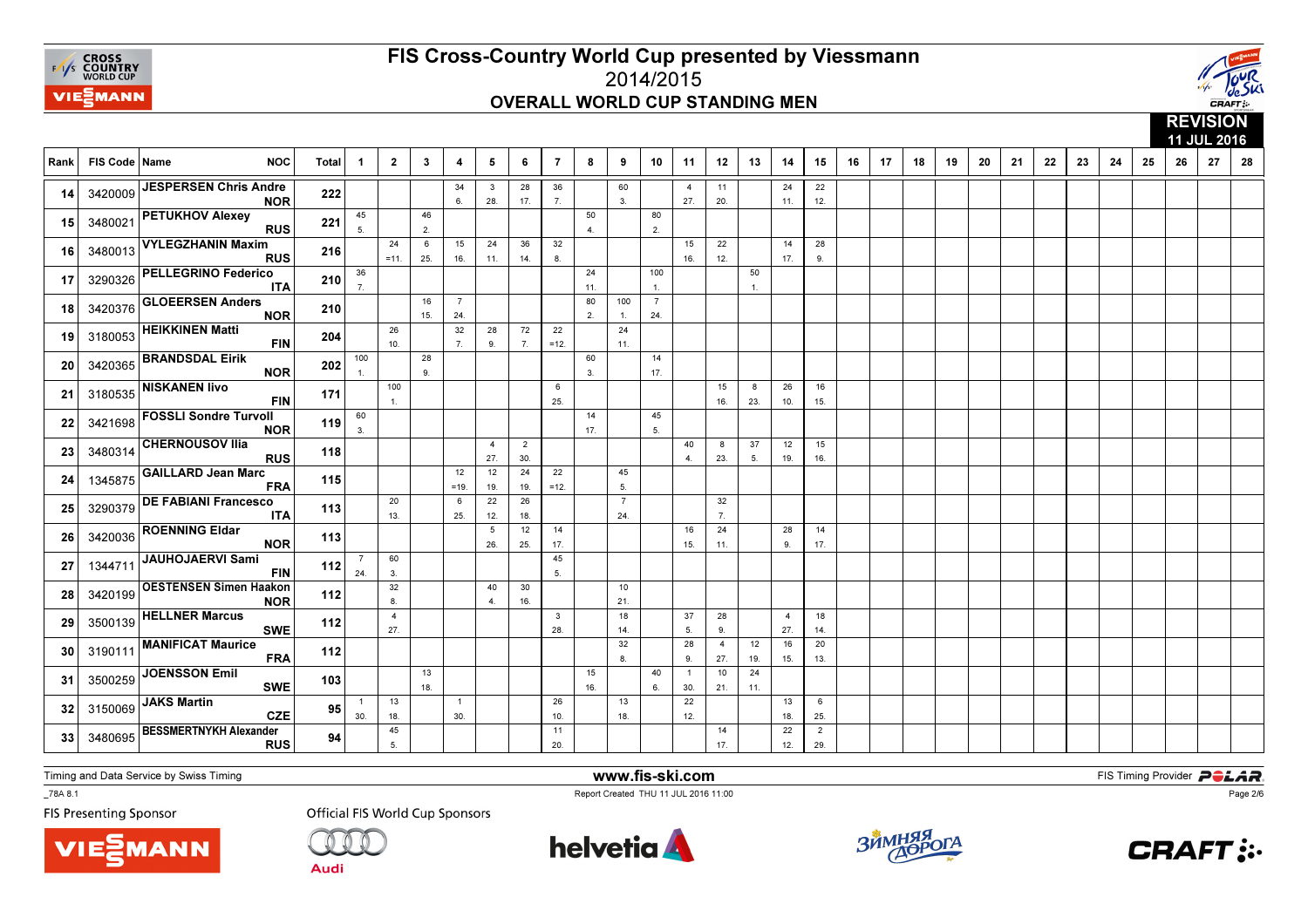



|      |               |                                          |              |                       |                        |                        |                |              |           |                       |                     |                        |                        |                       |                       |                       |                        |                        |    |    |    |    |    | 11 JUL 2016<br>28<br>21<br>22<br>23<br>27<br>24<br>25<br>26 |  |  |  |  |  |  |  |  |  |  |  |
|------|---------------|------------------------------------------|--------------|-----------------------|------------------------|------------------------|----------------|--------------|-----------|-----------------------|---------------------|------------------------|------------------------|-----------------------|-----------------------|-----------------------|------------------------|------------------------|----|----|----|----|----|-------------------------------------------------------------|--|--|--|--|--|--|--|--|--|--|--|
| Rank | FIS Code Name | <b>NOC</b>                               | <b>Total</b> | $\mathbf 1$           | $\overline{2}$         | $\mathbf{3}$           | $\overline{4}$ | 5            | 6         | $\overline{7}$        | 8                   | 9                      | 10                     | 11                    | 12                    | 13                    | 14                     | 15                     | 16 | 17 | 18 | 19 | 20 |                                                             |  |  |  |  |  |  |  |  |  |  |  |
| 34   |               | 3050159 TRITSCHER Bernhard<br><b>AUT</b> | 89           |                       |                        | 20<br>13.              | 12<br>$=19.$   |              |           |                       |                     | 16<br>15.              |                        |                       | $\overline{2}$<br>29. | 28<br>9.              |                        | 11<br>20.              |    |    |    |    |    |                                                             |  |  |  |  |  |  |  |  |  |  |  |
| 35   |               | 3420798 NORTHUG Tomas<br><b>NOR</b>      | 81           | 32<br>8 <sub>1</sub>  |                        |                        |                |              |           |                       | 40<br>6.            |                        | 9<br>22.               |                       |                       |                       |                        |                        |    |    |    |    |    |                                                             |  |  |  |  |  |  |  |  |  |  |  |
| 36   | 3220002       | <b>MUSGRAVE Andrew</b><br><b>GBR</b>     | 80           |                       |                        | $5\overline{5}$<br>26. | 20<br>13.      |              |           |                       |                     |                        |                        |                       | 5<br>26.              | 13<br>18.             | 11<br>20.              | 26<br>10.              |    |    |    |    |    |                                                             |  |  |  |  |  |  |  |  |  |  |  |
| 37   | 3190255       | <b>GROS Baptiste</b><br><b>FRA</b>       | 76           |                       |                        | 30<br>8.               |                |              |           |                       | 32<br>8.            |                        | 12<br>19.              |                       |                       | $\overline{2}$<br>29. |                        |                        |    |    |    |    |    |                                                             |  |  |  |  |  |  |  |  |  |  |  |
| 38   | 1362656       | <b>LIVERS Toni</b><br>SUI                | 75           |                       |                        |                        | 26<br>10.      |              |           | $\overline{7}$<br>24. |                     | 9<br>22.               |                        | $\overline{7}$<br>24. | 13<br>18.             |                       |                        | 13<br>18.              |    |    |    |    |    |                                                             |  |  |  |  |  |  |  |  |  |  |  |
| 39   | 3480280       | <b>MORILOV Nikolay</b><br><b>RUS</b>     | 74           | 24<br>11.             |                        |                        |                |              |           |                       | 18<br>14.           |                        | 32<br>8.               |                       |                       |                       |                        |                        |    |    |    |    |    |                                                             |  |  |  |  |  |  |  |  |  |  |  |
| 40   | 3481539       | USTIUGOV Sergey<br><b>RUS</b>            | 72           | 40<br>6.              |                        | 32<br>7.               |                |              |           |                       |                     |                        |                        |                       |                       |                       |                        |                        |    |    |    |    |    |                                                             |  |  |  |  |  |  |  |  |  |  |  |
| 41   | 3430103       | <b>STAREGA Maciej</b><br>POL             | 68           |                       |                        | $\overline{1}$<br>30.  |                |              |           |                       | 29<br>9.            |                        | 6<br>25.               |                       |                       | 32<br>7.              |                        |                        |    |    |    |    |    |                                                             |  |  |  |  |  |  |  |  |  |  |  |
| 42   | 3180054       | <b>NOUSIAINEN Ville</b><br><b>FIN</b>    | 68           |                       | 10<br>21.              | $\overline{7}$<br>24.  |                | 11<br>20.    | 16<br>23. | 24<br>11.             |                     |                        |                        |                       |                       |                       |                        |                        |    |    |    |    |    |                                                             |  |  |  |  |  |  |  |  |  |  |  |
| 43   | 3290016       | <b>CLARA Roland</b><br><b>ITA</b>        | 61           |                       |                        |                        | 9<br>22.       |              |           |                       |                     |                        |                        | 8<br>23.              | 20<br>13.             |                       |                        | 24<br>11.              |    |    |    |    |    |                                                             |  |  |  |  |  |  |  |  |  |  |  |
| 44   | 3480317       | <b>TURYSHEV Sergey</b><br><b>RUS</b>     | 61           |                       | 6<br>25.               |                        | 10<br>21.      |              | 18<br>22. |                       |                     | $\overline{2}$<br>29.  |                        | 10<br>21.             |                       | $\overline{7}$<br>24. | $5\overline{5}$<br>26. | $\mathbf{3}$<br>28.    |    |    |    |    |    |                                                             |  |  |  |  |  |  |  |  |  |  |  |
| 45   | 3481132       | <b>LARKOV Andrey</b><br><b>RUS</b>       | 58           |                       |                        | 26<br>10.              |                |              |           |                       |                     |                        |                        | 32<br>7.              |                       |                       |                        |                        |    |    |    |    |    |                                                             |  |  |  |  |  |  |  |  |  |  |  |
| 46   | 3420672       | <b>SVEEN Simen Andreas</b><br><b>NOR</b> | 58           |                       |                        |                        |                | 20<br>13.    |           |                       |                     | $5\overline{5}$<br>26. |                        | 11<br>20.             | 12<br>19.             |                       |                        | 10<br>21.              |    |    |    |    |    |                                                             |  |  |  |  |  |  |  |  |  |  |  |
| 47   | 3421320       | <b>IVERSEN Emil</b><br><b>NOR</b>        | 56           |                       |                        | 34<br>6.               |                | 14<br>$=17.$ | 8<br>27.  |                       |                     |                        |                        |                       |                       |                       |                        |                        |    |    |    |    |    |                                                             |  |  |  |  |  |  |  |  |  |  |  |
| 48   | 3180221       | JYLHAE Martti<br><b>FIN</b>              | 56           | $\overline{4}$<br>27. |                        | 11<br>20.              |                |              |           |                       | 36<br>7.            |                        | $5\overline{5}$<br>26. |                       |                       |                       |                        |                        |    |    |    |    |    |                                                             |  |  |  |  |  |  |  |  |  |  |  |
| 49   | 3150035       | <b>KOZISEK Dusan</b><br><b>CZE</b>       | 55           |                       |                        |                        |                |              |           |                       | $\mathbf{3}$<br>28. |                        | 26<br>10.              |                       |                       | 26<br>10.             |                        |                        |    |    |    |    |    |                                                             |  |  |  |  |  |  |  |  |  |  |  |
| 50   | 3510342       | <b>BAUMANN Jonas</b><br>SUI              | 52           |                       |                        |                        |                |              |           |                       |                     | 14<br>17.              |                        | 30<br>8.              |                       |                       | 3<br>28.               | $5\overline{5}$<br>26. |    |    |    |    |    |                                                             |  |  |  |  |  |  |  |  |  |  |  |
| 51   | 3180436       | <b>MIKKONEN Juho</b><br><b>FIN</b>       | 51           | 11<br>20.             |                        | 40<br>4.               |                |              |           |                       |                     |                        |                        |                       |                       |                       |                        |                        |    |    |    |    |    |                                                             |  |  |  |  |  |  |  |  |  |  |  |
| 52   | 3480436       | <b>KRIUKOV Nikita</b><br><b>RUS</b>      | 51           | 22<br>12.             |                        |                        |                |              |           |                       |                     |                        | 29<br>9.               |                       |                       |                       |                        |                        |    |    |    |    |    |                                                             |  |  |  |  |  |  |  |  |  |  |  |
| 53   | 3500153       | <b>JOHANSSON Martin</b><br><b>SWE</b>    | 51           |                       | $5\phantom{.0}$<br>26. |                        | 18<br>14.      |              | 22<br>20. |                       |                     | 6<br>25.               |                        |                       |                       |                       |                        |                        |    |    |    |    |    |                                                             |  |  |  |  |  |  |  |  |  |  |  |

Timing and Data Service by Swiss Timing

MANN

\_78A 8.1

**FIS Presenting Sponsor** 

**Official FIS World Cup Sponsors** 

**Audi** 



www.fis-ski.com

Report Created THU 11 JUL 2016 11:00



**m**<br>FIS Timing Provider<br>Is 11:00



Page 3/6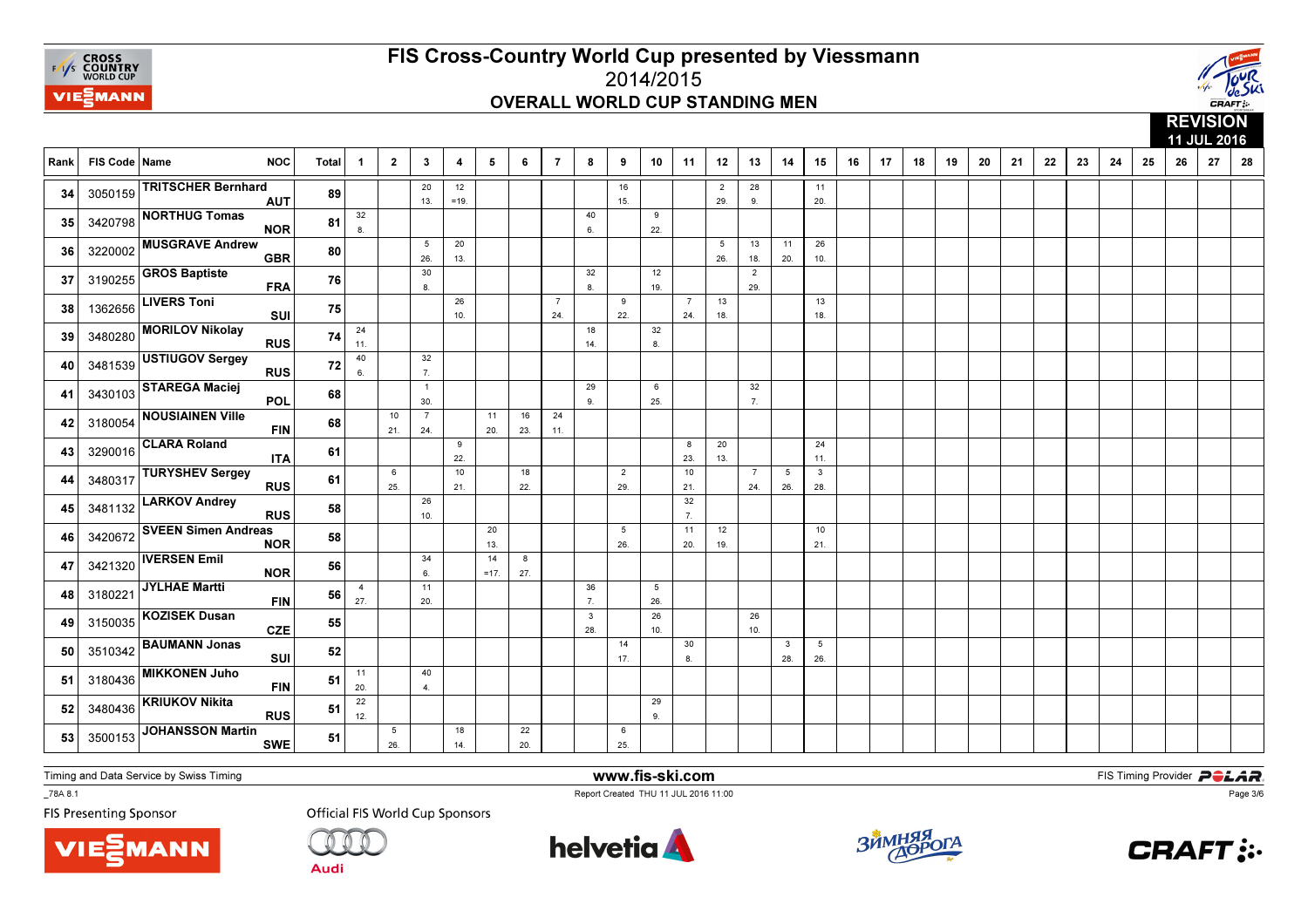



|      |                 |                                              |       |                      |                |              |                        |                       |                       |                |           |           |           |                                |                                |                     |                       |                       |    |    |    |    |    |    |    |    | 11 JUL 2016<br>28<br>24<br>25<br>26<br>27 |  |  |  |  |  |  |  |  |  |  |
|------|-----------------|----------------------------------------------|-------|----------------------|----------------|--------------|------------------------|-----------------------|-----------------------|----------------|-----------|-----------|-----------|--------------------------------|--------------------------------|---------------------|-----------------------|-----------------------|----|----|----|----|----|----|----|----|-------------------------------------------|--|--|--|--|--|--|--|--|--|--|
| Rank | FIS Code   Name | <b>NOC</b>                                   | Total | $\overline{1}$       | $\overline{2}$ | $\mathbf{3}$ | 4                      | 5                     | 6                     | $\overline{7}$ | 8         | 9         | 10        | 11                             | 12                             | 13                  | 14                    | 15                    | 16 | 17 | 18 | 19 | 20 | 21 | 22 | 23 |                                           |  |  |  |  |  |  |  |  |  |  |
| 54   |                 | 3420077 HATTESTAD Ola Vigen<br><b>NOR</b>    | 50    | 9<br>22.             |                | 15<br>16.    |                        |                       |                       |                | 26<br>10. |           |           |                                |                                |                     |                       |                       |    |    |    |    |    |    |    |    |                                           |  |  |  |  |  |  |  |  |  |  |
| 55   | 3530120         | <b>HAMILTON Simeon</b><br><b>USA</b>         | 48    | $\,$ 5 $\,$<br>26.   |                |              |                        |                       |                       |                |           |           | 8<br>23.  | $5\phantom{.0}$<br>26.         |                                | 30<br>8.            |                       |                       |    |    |    |    |    |    |    |    |                                           |  |  |  |  |  |  |  |  |  |  |
| 56   | 3290245         | <b>NOECKLER Dietmar</b><br><b>ITA</b>        | 48    |                      | 9<br>22.       |              |                        |                       |                       |                |           |           |           |                                | 26<br>10.                      |                     | $\overline{1}$<br>30. | 12<br>19.             |    |    |    |    |    |    |    |    |                                           |  |  |  |  |  |  |  |  |  |  |
| 57   | 3100006         | <b>KERSHAW Devon</b><br>CAN                  | 46    |                      | 18<br>14.      |              |                        | $\overline{2}$<br>29. |                       |                |           |           |           |                                |                                | 9<br>22.            | 10<br>21.             | $\overline{7}$<br>24. |    |    |    |    |    |    |    |    |                                           |  |  |  |  |  |  |  |  |  |  |
| 58   | 3190282         | JAY Renaud<br><b>FRA</b>                     | 44    |                      |                | 24<br>11.    |                        |                       |                       |                |           |           |           |                                |                                | 20<br>13.           |                       |                       |    |    |    |    |    |    |    |    |                                           |  |  |  |  |  |  |  |  |  |  |
| 59   | 3510207         | KINDSCHI Joeri<br>SUI                        | 44    |                      |                |              |                        |                       |                       |                | 22<br>12. |           | 22<br>12. |                                |                                |                     |                       |                       |    |    |    |    |    |    |    |    |                                           |  |  |  |  |  |  |  |  |  |  |
| 60   | 1217350         | <b>BAUER Lukas</b><br><b>CZE</b>             | 41    |                      |                |              | $5\phantom{.0}$<br>26. | $\overline{1}$<br>30. |                       | 13<br>18.      |           | 22<br>12. |           |                                |                                |                     |                       |                       |    |    |    |    |    |    |    |    |                                           |  |  |  |  |  |  |  |  |  |  |
| 61   | 3180301         | <b>LEHTONEN Lari</b><br><b>FIN</b>           | 40    |                      |                |              |                        | 30<br>8.              | 10<br>26.             |                |           |           |           |                                |                                |                     |                       |                       |    |    |    |    |    |    |    |    |                                           |  |  |  |  |  |  |  |  |  |  |
| 62   | 3190029         | <b>DUVILLARD Robin</b><br><b>FRA</b>         | 39    |                      |                |              |                        |                       |                       |                |           | 15<br>16. |           | 24<br>11.                      |                                |                     |                       |                       |    |    |    |    |    |    |    |    |                                           |  |  |  |  |  |  |  |  |  |  |
| 63   | 3500141         | <b>NELSON Lars</b><br><b>SWE</b>             | 37    |                      | 15<br>16.      |              | $\overline{2}$<br>29.  |                       |                       | 8<br>23.       |           | 12<br>19. |           |                                |                                |                     |                       |                       |    |    |    |    |    |    |    |    |                                           |  |  |  |  |  |  |  |  |  |  |
| 64   | 3421779         | <b>KRUEGER Simen Hegstad</b><br><b>NOR</b>   | 37    |                      |                |              | 8<br>23.               | 9<br>22.              | 20<br>21.             |                |           |           |           |                                |                                |                     |                       |                       |    |    |    |    |    |    |    |    |                                           |  |  |  |  |  |  |  |  |  |  |
| 65   | 3421754         | <b>TAUGBOEL Haavard Solaas</b><br><b>NOR</b> | 36    |                      |                |              |                        |                       |                       |                |           |           | 36<br>7.  |                                |                                |                     |                       |                       |    |    |    |    |    |    |    |    |                                           |  |  |  |  |  |  |  |  |  |  |
| 66   | 3100097         | <b>VALJAS Len</b><br>CAN                     | 36    |                      |                |              |                        |                       |                       |                | 20<br>13. |           | 13<br>18. |                                |                                | $\mathbf{3}$<br>28. |                       |                       |    |    |    |    |    |    |    |    |                                           |  |  |  |  |  |  |  |  |  |  |
| 67   | 3480533         | <b>VOLZHENTSEV Stanislav</b><br><b>RUS</b>   | 36    |                      |                |              |                        |                       |                       | 10<br>21.      |           |           |           | 13<br>18.                      |                                |                     | 9<br>22.              | $\overline{4}$<br>27. |    |    |    |    |    |    |    |    |                                           |  |  |  |  |  |  |  |  |  |  |
| 68   | 3100190         | <b>BABIKOV</b> Ivan<br>CAN                   | 34    |                      |                |              |                        | 26<br>10.             | 6<br>28.              |                |           |           |           |                                | $\overline{1}$<br>30.          |                     |                       | $\overline{1}$<br>30. |    |    |    |    |    |    |    |    |                                           |  |  |  |  |  |  |  |  |  |  |
| 69   | 3180114         | <b>STRANDVALL Matias</b><br><b>FIN</b>       | 34    | 20<br>13.            |                | 14<br>17.    |                        |                       |                       |                |           |           |           |                                |                                |                     |                       |                       |    |    |    |    |    |    |    |    |                                           |  |  |  |  |  |  |  |  |  |  |
| 70   | 3480982         | <b>SKOBELEV Vladislav</b><br><b>RUS</b>      | 33    |                      |                |              |                        |                       |                       | 12<br>19.      |           |           |           | 6<br>25.                       |                                |                     | 15<br>16.             |                       |    |    |    |    |    |    |    |    |                                           |  |  |  |  |  |  |  |  |  |  |
| 71   | 3481163         | <b>RETIVYKH Gleb</b><br><b>RUS</b>           | 32    |                      |                |              |                        |                       |                       |                | 8<br>23.  |           | 24<br>11. |                                |                                |                     |                       |                       |    |    |    |    |    |    |    |    |                                           |  |  |  |  |  |  |  |  |  |  |
| 72   | 1362947         | <b>PERL Curdin</b><br>SUI                    | 31    |                      |                |              | 13<br>18.              |                       | $\overline{4}$<br>29. |                |           |           |           | $\overline{\mathbf{3}}$<br>28. | $\overline{\mathbf{3}}$<br>28. |                     |                       | 8<br>23.              |    |    |    |    |    |    |    |    |                                           |  |  |  |  |  |  |  |  |  |  |
| 73   | 3420573         | <b>BAKKEN Timo Andre</b><br><b>NOR</b>       | 29    | 29<br>9 <sub>1</sub> |                |              |                        |                       |                       |                |           |           |           |                                |                                |                     |                       |                       |    |    |    |    |    |    |    |    |                                           |  |  |  |  |  |  |  |  |  |  |

Timing and Data Service by Swiss Timing

MANN

\_78A 8.1

**FIS Presenting Sponsor** 

**Official FIS World Cup Sponsors** 

**Audi** 



www.fis-ski.com

Report Created THU 11 JUL 2016 11:00



**m**<br>FIS Timing Provider<br>Is 11:00



Page 4/6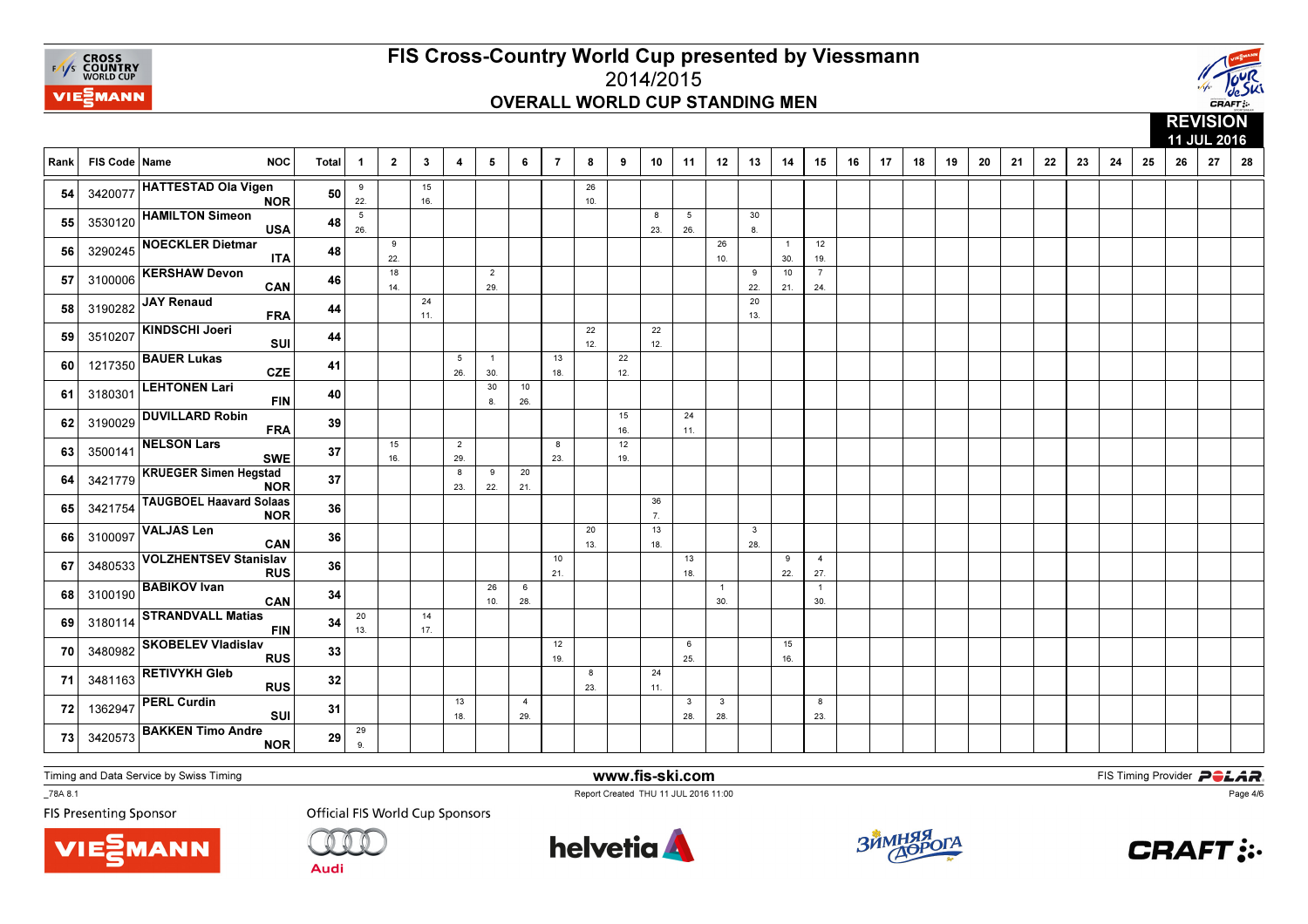



#### **REVISION**  11 JUL 201628 Rank | FIS Code | Name NOC | Total | 1 │ 2 │ 3 │ 4 │ 5 │ 6 │ 7 │ 8 │ 9 │ 10 │ 11 │ 12 │ 13 │ 14 │ 15 │ 16 │ 17 │ 18 │ 19 9 | 20 | 21 | 22 | 23 | 24 | 25 | 26 | 27 | 28 26 10.3 28. 74 <sup>3500330</sup> PETERSON Teodor SWE <sup>29</sup> 11 20.1615. **75** 3220016  $\begin{vmatrix} 3220016 \end{vmatrix}$  **CDER GBR 27** | | | | | | | | | | 20 | | 15 75 3220016 YOUNG Andrew **GBR** R  $^{27}$ 13 18. $\overline{9}$  22. $\frac{1}{13}$  $\overline{\phantom{a}3}$ 28. 28.<sup>76</sup>76 3390003 KUMMEL Peeter EST <sup>25</sup> 18. $\overline{10}$  21. 77 <sup>3500409</sup>EDIN Johan SWE <sup>23</sup> 4 27.1 30.7 24.2 29.9 $22.$ 22.<sup>78</sup> <sup>3200356</sup> DOBLER Jonas GERR  $^{23}$ 22 $12.$ 12.<sup>79</sup>**79** 3500863 ANDERSSON Simon SWE <sup>22</sup> 2 29.20 $13.$ **80** 3480828  $\begin{bmatrix} 3480828 \end{bmatrix}$   $\begin{bmatrix} 25 \end{bmatrix}$   $\begin{bmatrix} 22 \end{bmatrix}$   $\begin{bmatrix} 29 \end{bmatrix}$   $\begin{bmatrix} 1 \end{bmatrix}$   $\begin{bmatrix} 1 \end{bmatrix}$   $\begin{bmatrix} 1 \end{bmatrix}$   $\begin{bmatrix} 1 \end{bmatrix}$   $\begin{bmatrix} 1 \end{bmatrix}$ 80 3480828 JAPAROV Dmitriy RUS s  $\frac{22}{2}$ 2 29.18 $14.$ 14.<sup>81</sup>81 3200210 EISENLAUER Sebastian R  $^{20}$  $\overline{1}$  30.16 15.328. 82 3480016  $\begin{vmatrix} -20.8 & 0.8 \\ 0.8 & 0.8 \end{vmatrix}$  RUS 20  $\begin{vmatrix} 20 & 0 \\ 0 & 30 \end{vmatrix}$  1  $\begin{vmatrix} 1 & 0 \\ 0 & 1 \end{vmatrix}$  1  $\begin{vmatrix} 28 & 0 \\ 28 & 0 \end{vmatrix}$ 82 3480016 LEGKOV Alexander <sup>20</sup> 14 17. $6$  $25.$ **83** 3200205  $\begin{bmatrix} 200205 \\ 25 \end{bmatrix}$  **20** 1 1 1 1 1 1 1 1 1 1 1 1 1 1 1 25  $\begin{array}{|c|c|c|}\n\hline\n 33 & 3200205 & \text{BOEGL Lucas} \\
\hline\n\end{array}$  <sup>20</sup> 10 21.10 $21.$ **84** 3510351  $\left|\begin{array}{ccccc} 36.61 & 36.61 & 36.61 \\ 36.61 & 36.61 & 36.61 \\ 36.61 & 36.61 & 36.61 \\ 36.61 & 36.61 & 36.61 \\ 36.61 & 36.61 & 36.61 \\ 36.61 & 36.61 & 36.61 \\ 37.61 & 37.61 & 36.61 \\ 38.61 & 38.61 & 36.61 \\ 39.61 & 39.61 & 36.61 \\ 30.61 &$ 84 351035 FURGER Roman<br>SUI <sup>20</sup> 6 25.1424. 24.<sup>85</sup> <sup>3300190</sup> YOSHIDA Keishin JPN <sup>20</sup> 3 28.16 $15.$ 15.<sup>86</sup>86 3530005 NEWELL Andrew<br>USA <sup>19</sup> 14 17.526. **87** 3180250  $\left|\begin{array}{cc} 2.6 & -1.1 & -1.1 & -1.1 \\ -1.1 & -1.1 & -1.1 \\ 0.0 & 0.0 & 0.0 \end{array}\right|$ 87 3180250 PENTSINEN Anssi <sup>19</sup> 6 25.11 $20.$ 20.<sup>88</sup>88 3510348 COLOGNA Gianluca<br>SUI <sup>17</sup> 1615. 15.<sup>89</sup>**3500625 NORDSTROEM Gustav**<br>SWE <sup>16</sup> 1516. 16.<sup>90</sup>90 3480503 GAFAROV Anton RUS <sup>15</sup> 2 29.5 26.823. **91** 3200241  $\begin{vmatrix} 200241 \end{vmatrix}$   $\begin{vmatrix} 200241 \end{vmatrix}$   $\begin{vmatrix} 200241 \end{vmatrix}$   $\begin{vmatrix} 200241 \end{vmatrix}$   $\begin{vmatrix} 200241 \end{vmatrix}$ **91** 3200241 **BING Thomas GER** R 15 4 27.9 $22.$ 92 3200208  $\sim$  22.  $\sim$  22.  $\sim$  22.  $\sim$  22.  $\sim$  22.  $\sim$  22.  $\sim$  22.  $\sim$  22.  $\sim$  22.  $\sim$  22.  $\sim$  22.  $\sim$  22.  $\sim$  22.  $\sim$  22.  $\sim$  22.  $\sim$  22.  $\sim$  22.  $\sim$  22.  $\sim$  22.  $\sim$  22.  $\sim$  22.  $\sim$  22.  $\sim$  22.  $\sim$ 92 3200208 DOTZLER Hannes R  $^{13}$  $\overline{12}$ 19. 93 3421216 NYENG Emil NOR 12  $\frac{12}{19}$  $NOR$  12

Timing and Data Service by Swiss Timing

**VIE***MANN* 

\_78A 8.1

**FIS Presenting Sponsor** 

**Official FIS World Cup Sponsors** 



www.fis-ski.com

Report Created THU 11 JUL 2016 11:00



**m**<br>FIS Timing Provider<br>Is 11:00



Page 5/6

Audi